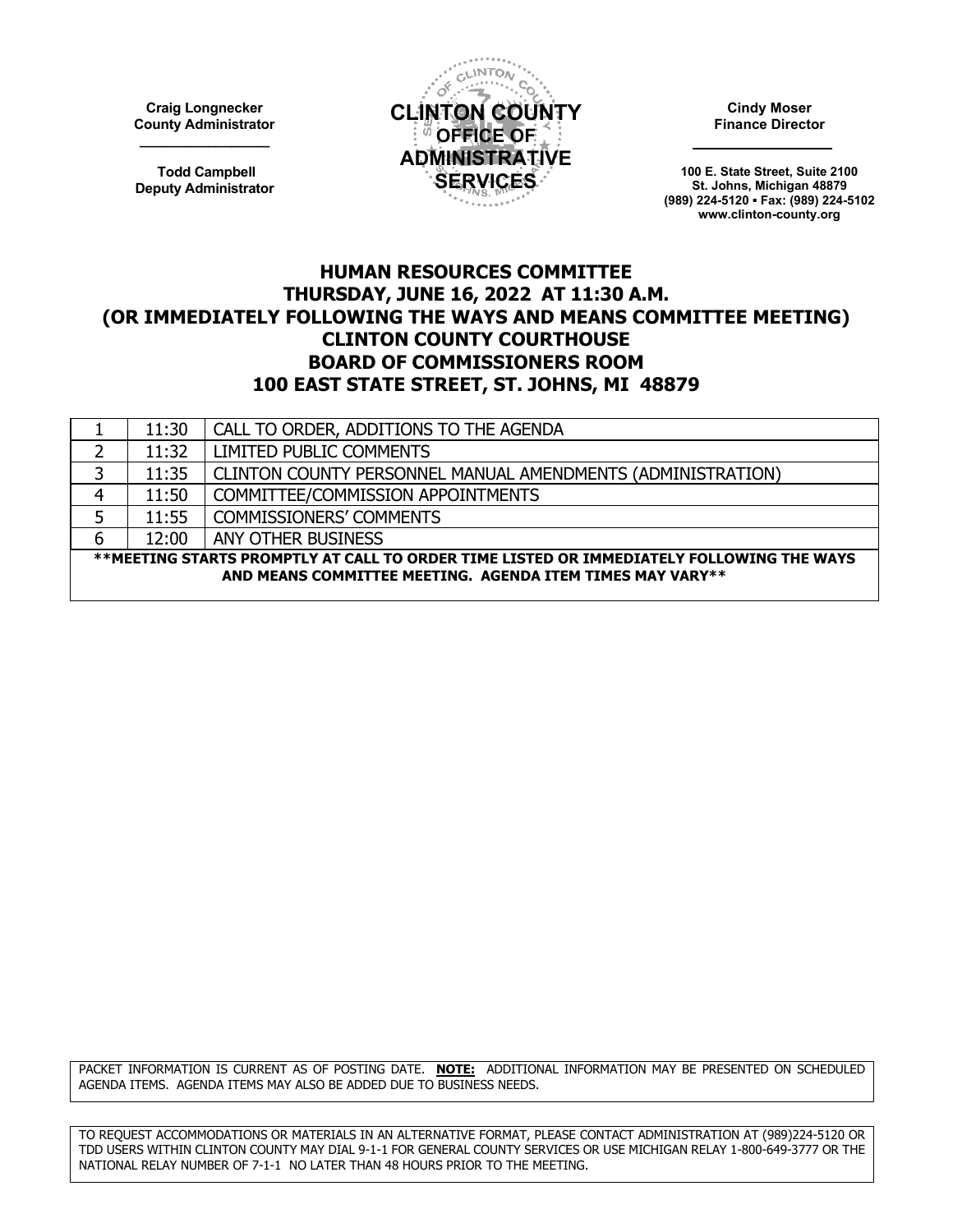**Craig Longnecker County Administrator**

**Todd J. Campbell Deputy Administrator**



**Cindy Moser Finance Director**

**100 E. State Street, Suite 2100 St. Johns, Michigan 48879 (989) 224-5120 ▪ Fax: (989) 224-5102 www.clinton-county.org**

**To:** Human Resources Committee

**From:** Todd J. Campbell

**Date:** June 7, 2022

**Subject:** Clinton County Personnel Manual Amendments

Administrative staff have been reviewing the County's Personnel Manual and Travel and Conference Reimbursement Policy. The review has resulted in staff proposing some general housekeeping and other amendments to the current documents. Additionally, staff believe the proposed changes to Section 2.2 Re-Employment, of the County's personnel manual, may assist the County in attracting quality candidates for open positions, as the proposed change removes salary/wage restrictions on former County employees that either voluntarily quit or were terminated, but left in good standing with the ability to be rehired in the future. **Note:** The redlined versions of the proposed changes are included for your review.

The specific sections of the documents include: **Personnel Manual** – Sections 2.2 Re-Employment, 3.16 Overtime, 5.3 Life and Disability Insurance, 5.5 Longevity, 5.6 Retirement, 5.8 Educational Reimbursement Policy;

**Travel and Conference Reimbursement Policy** – Section 6.2 Meals;

*Suggested Action: Adopt the proposed amendments to the Clinton County Personnel Manual and Travel and Conference Reimbursement Policy as presented.*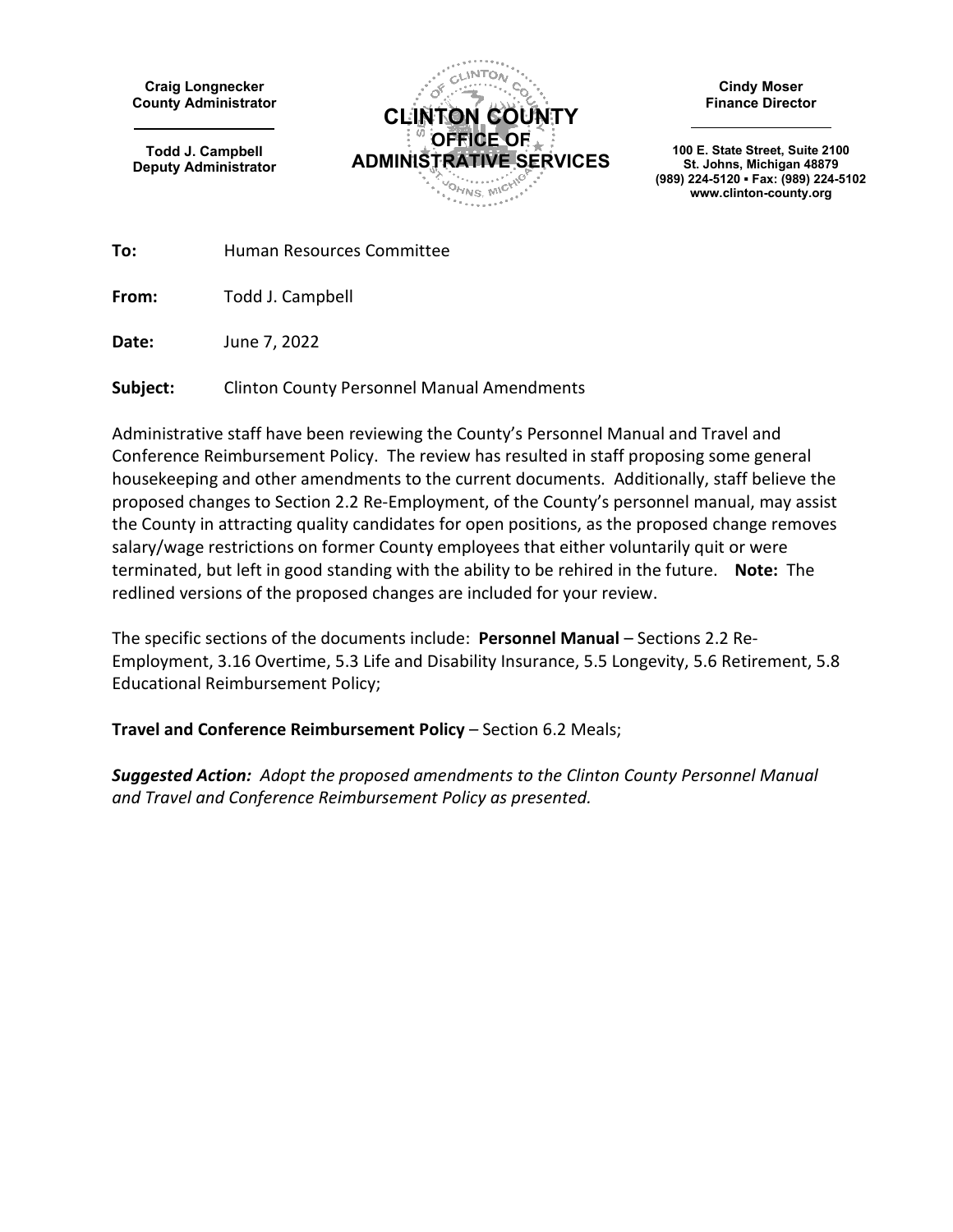## **EMPLOYMENT**

#### **2.0**

**RECRUITMENT** - Employment and promotional opportunities shall be advertised in such a manner that the public is assured open opportunity to apply and to be properly considered for public employment, and so that present County employees may be knowledgeable of possible chances for advancement.

 Department Heads shall notify Administrative Services of all upcoming vacancies as soon as possible. Upon receiving such notification, Administration shall advertise the position as appropriate, including, the posting of the vacancy in conspicuous places in the Courthouse and other County buildings, unless a hiring freeze is in effect. In the case of a hiring freeze, the request to fill a vacancy shall be presented to the Human Resources and Way & Means Committee Chairpersons for authorization prior to posting. Positions shall be posted for a minimum of five (5) working days and shall include a brief description of the position, taken from the County's classification system; necessary and desirable skills and abilities; the range of pay, and the effective dates of posting.

#### **2.1**

**SELECTION** - Employment and promotion of personnel shall be on the basis of merit, potential and suitability for the position. The qualifications of potential employees shall be measured against the written requirements for the position.

 Applicants for vacant positions shall apply using the on-line application system, and specify job-related skills and attributes. After the close of the posting period, the Department Head shall review the applicants and select for interview the best-qualified applicants for the position as set forth in the County's Classification system. Any testing or investigation deemed necessary to determine qualifications may be undertaken by Administration.

 The Department Head shall review the on-line applications, interview and, after making any desired investigation, shall select the applicant who, in the Department Head's judgment, is the most suitable for the position.

 In the event that the Department Head is unable to make a selection from the initial applications, they can request an extension of time for the posting to search for additional qualified applicants.

 Once a candidate has been selected for the position, the Department Head shall refer the individual back to Administration so that a physical examination and background check can be scheduled prior to the first day of work. The Department Head shall notify in writing, those applicants who were interviewed of their selection or nonselection.

#### **2.2**

**RE-EMPLOYMENT-**To promote security and stability in the County's workforce, and to promote an orderly transition between departing and new employees, an employee of the County terminating employment with the County, whether by voluntary quit, termination, or retirement, shall be ineligible for reemployment with the County for a period of two (2) years. Such policy does not prohibit a former employee of the County, that has retired from providing contractual services to the County during the two (2) year period immediately following the separation, provided such contract does not have a value exceeding a former employee's final regular hourly wage multiplied by 1040 hours.

In the event an retired employee terminating employment is appointed or rehired under statutory authority that supersedes the policy set forth above, subject to the minimum wage requirements of Federal or State law, such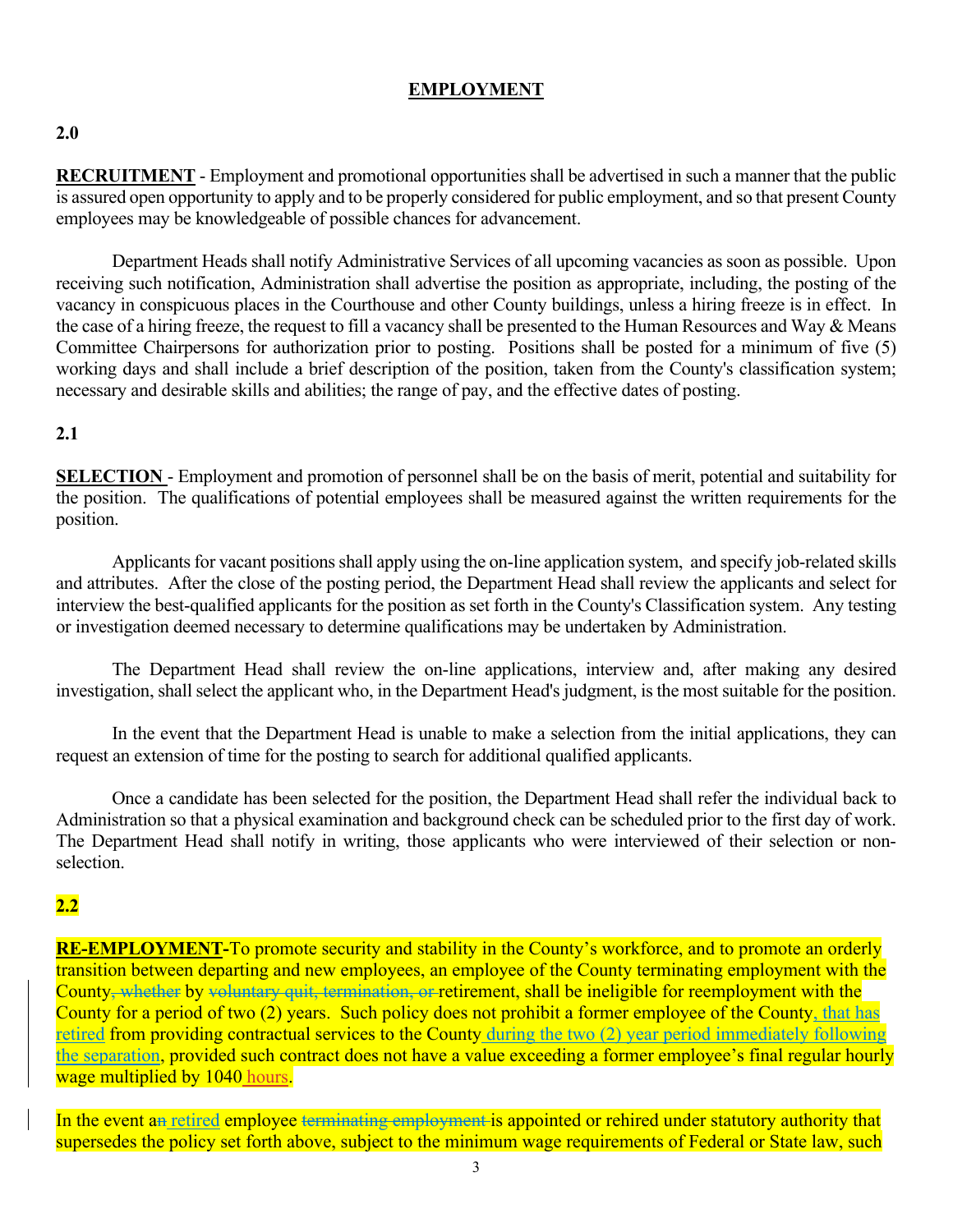reemployment shall be at an effective annual salary or other monetary compensation not exceeding the former employee's final regular hourly wage multiplied by 1040 hours, if the reemployment is for full-time employment. If the reemployment is for a work period that is less than full-time (forty hours per week or 2080 hours per year), the rehired employee's salary shall not exceed the pro-rata amount of the salary described above.

If a former County employee is separated from employment with the County by way of voluntary quit or termination and is considered to be eligible for re-hire by the County, that former employee is eligible to be rehired any time after the separation date by the County and will receive the appropriate salary/wage per current County policies and/or specific collective bargaining agreement.

All former County employees that separate from employment with the County and are re-hired by the County shall be required to abide by the current Clinton County Personnel Manual and MERS policies and rules pertaining to fringe benefits.

## **2.3**

**NON-DISCRIMINATION** - It is the County's philosophy and policy to treat employees and applicants for employment without regard to race, color, sex, religion, national origin, age, disability, height, weight, or marital status as required by law. Discrimination against any employee or applicant based on any of these conditions will not be allowed or tolerated. This policy applies to all employment practices including recruiting, hiring, pay rates, training and development, promotions, and other terms and conditions of employment and termination.

Under Michigan law, an employee may not be discriminated against in employment because of a disability that can be reasonably accommodated to enable that employee to perform the job. Disabled employees who feel accommodation is needed to perform their job must notify Administrative Services in writing of the need for accommodation within 182 days after the date the employee knew or reasonably should have known that an accommodation was needed.

## **2.4**

**UNLAWFUL HARASSMENT** - We strive to maintain a pleasant working environment for all of our employees free from intimidation, humiliation, and insult. Harassment on the basis of any lawfully protected characteristic, which includes race, color, religion, gender, sex, pregnancy, national origin, age, disability, height, weight and marital status, will not be tolerated.

**Definition** - Harassment is defined as verbal or physical conduct or communication when:

- 1. Submission to the conduct or communication is made either an explicit or implicit term or condition of employment;
- 2. Submission to or rejection of the conduct or communication by an individual is used as a basis for an employment decision affecting that individual; or
- 3. The conduct or communication has the purpose or effect of unreasonably interfering with an individual's employment or creating an intimidating, hostile or offensive work environment.

Examples of prohibited sexual harassment include, but are not limited to: unwelcome sexual advances; requests for sexual favors and other verbal abuse of sexual nature; graphic verbal commentary about an individual's body, sexual prowess or sexual deficiency; sexually degrading, lewd, or vulgar words to describe an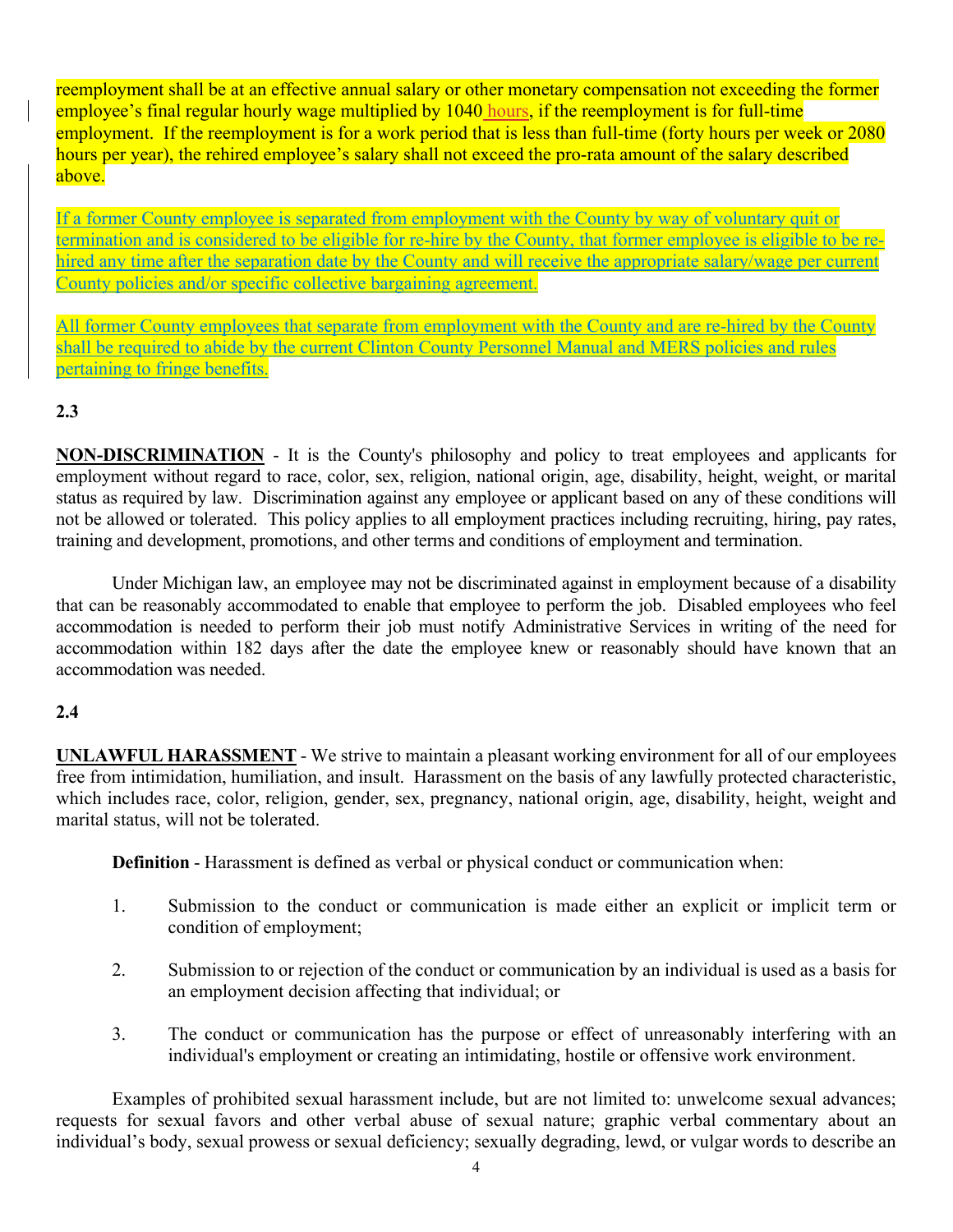## **COMPENSATION**

## **3.0**

**CLASSIFICATION AND COMPENSATION** - All County employees are to be classified and paid in accordance with the compensation and classification schedule adopted by the Board of Commissioners. The compensation and classification schedule establishes the various classes of positions within the County; defines the responsibilities and qualifications of the position; and sets the wage schedule which will be paid to individuals in the positions.

Original appointment to any position shall be made at the entrance rate of the compensation and classification schedule adopted by the Board of Commissioners. Upon recommendation of the department head, the County Administrator may approve initial compensation through 1 Year Step in the Salary schedule when the needs for the service make such action necessary; provided that any such exception is based on the outstanding and unusual character of the individual employee's experience and ability over and above the desirable qualifications specified for the class. Authorization for initial compensation above 1 Year Step must be obtained from the Board of Commissioners, based on the recommendation of the Human Resources Committee.

Upon appointment if requested by department head, lump sum vacation up to 80 hours may be authorized by the County Administrator. Thereafter, the employee will earn normal accruals based upon the Vacation Schedule outlined in Section 5.7.

## **3.1**

**MANAGERS -** The Board of Commissioners have further defined County Managers as employees under the direction of the Board of Commissioners, Elected Official or County Administrator, responsible for the management and supervisory activities of a significant county function or program. A manager is accountable to the Board of Commissioners, Elected Official or County Administrator for the effectiveness of services provided, with the Board of Commissioners having the final decision regarding who is a manager.

## **3.2**

**CLASSIFICATION SYSTEM ADJUSTMENT** - The compensation and classification schedule is adopted by the Board of Commissioners annually and may be adjusted to reflect cost of living conditions. Such an adjustment affects all employees under the classification system and is separate from changes in steps or classification.

## **3.3**

**CLASSIFICATION** – Positions are classified as full-time, part-time, temporary, contract, grant, or unclassified positions. Classified positions are defined as follows:

*Full-time employees* are those who work on a regular basis at least 40 hours per week in a position authorized by the Board of Commissioners.

*Part-time employees* are those working for the County on a continuous, regular basis at least 20 hours but less than 40 hours per week in a position authorized by the Board of Commissioners.

*Temporary employees* are those working as short-term replacements for full-time or part-time employees and/or who are hired on an irregular basis for special employment periods.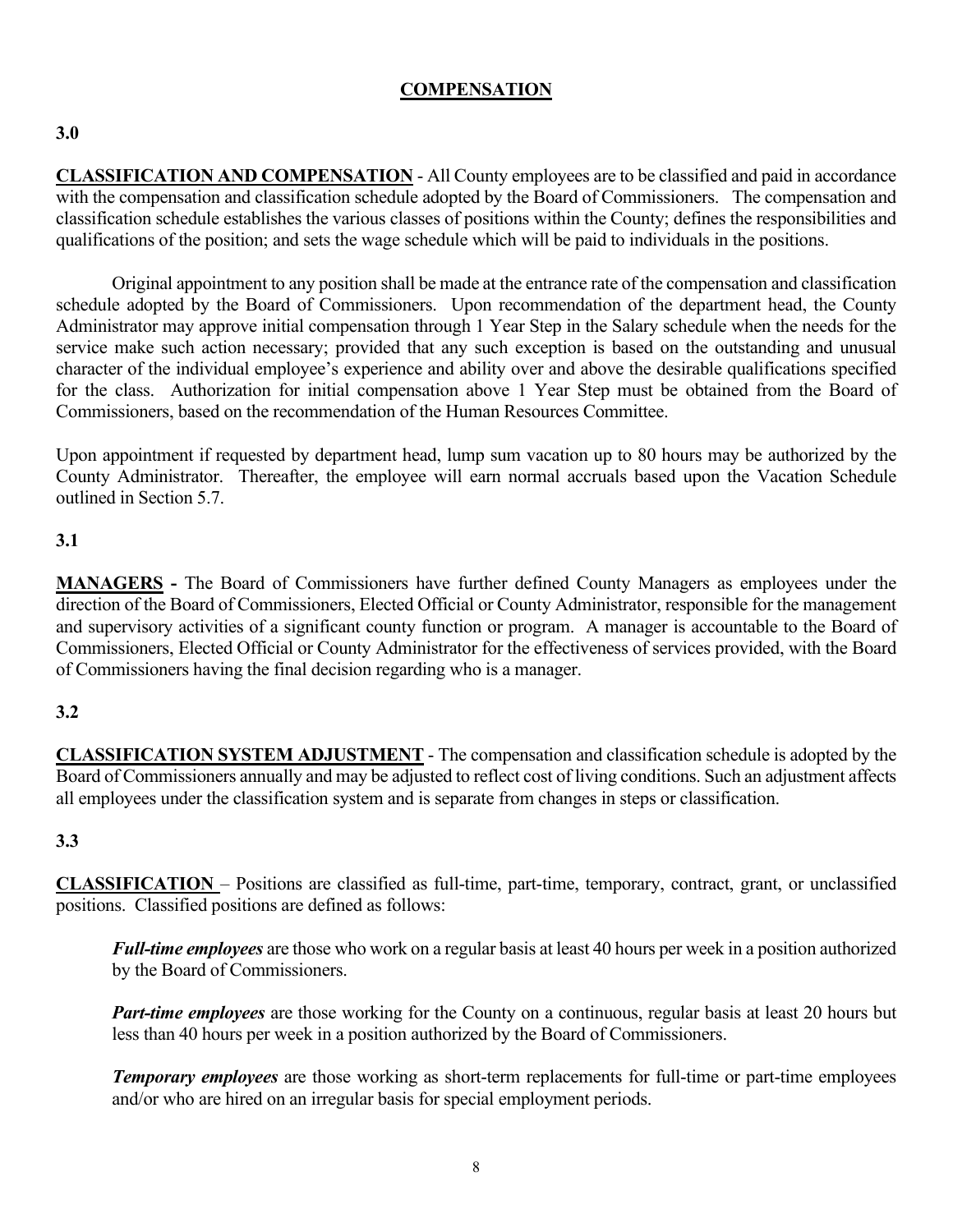#### **3.16**

**OVERTIME** - Overtime is paid at the rate of 1.5 times the regular wage to all FLSA non-exempt employees who, with prior approval of the Department Head, work in excess of eight hours per day or 40 hours per week. In some cases, hours worked may vary from normal shift hours; in which case, overtime is paid in excess of their "daily scheduled shift" providing that shift is at least 8 hours. BELOW ARE SOME EXCEPTIONS:

Elected officials and employees whose positions are listed as unclassified on the annual Wage Classification Scheduleas Professional, Managerial or Executive, including those which are set forth below, shall not be eligible for overtime.:

#### **Executive**

Building and Grounds Director Central Dispatch Director Development Director Equalization Director **Friend of the Court MIS Director** Jail Administrator Parks & Greenspace Coordinator Probate/Juvenile Administrator Waste Management Coordinator

#### Administrative

Deputy Administrator/Controller Emergency Services Coordinator Administrator/Magistrate-District Court Undersheriff

Employees scheduled for and working overtime may, with Department Head approval, utilize compensatory time off in lieu of payment of overtime. Compensatory time shall be accumulated at the rate of 1-1/2 hours off for every hour of overtime worked. No employee shall be allowed to accumulate more than twenty-four (24) hours at any one time with the exception of Lead Telecommunicators who shall be allowed to accumulate no more that fortyeight (48) hours at any one time.

Department Heads and Elected Officials may only authorize overtime when funds are specifically budgeted for that purpose in the departmental budget. Requests to transfer funds from verified salary attrition to the overtime account may be authorized on an emergency basis by the Chairperson of the Human Resources Committee. The request shall then be placed on the next Human Resources Committee agenda for formal approval. The Administrator shall not pay any overtime which has not been properly approved and budgeted and shall place the issue of any unpaid overtime on the next Human Resources Agenda.

The Department Head must approve all overtime in advance and the hours must be properly documented on the time card. Vacation credit hours, medical, and compensatory leave time do not constitute hours worked for purposes of calculating overtime pay. However, if an employee is ordered in by their Department Head to work while on vacation or medical appointment, they shall be compensated at the overtime rate for those hours worked."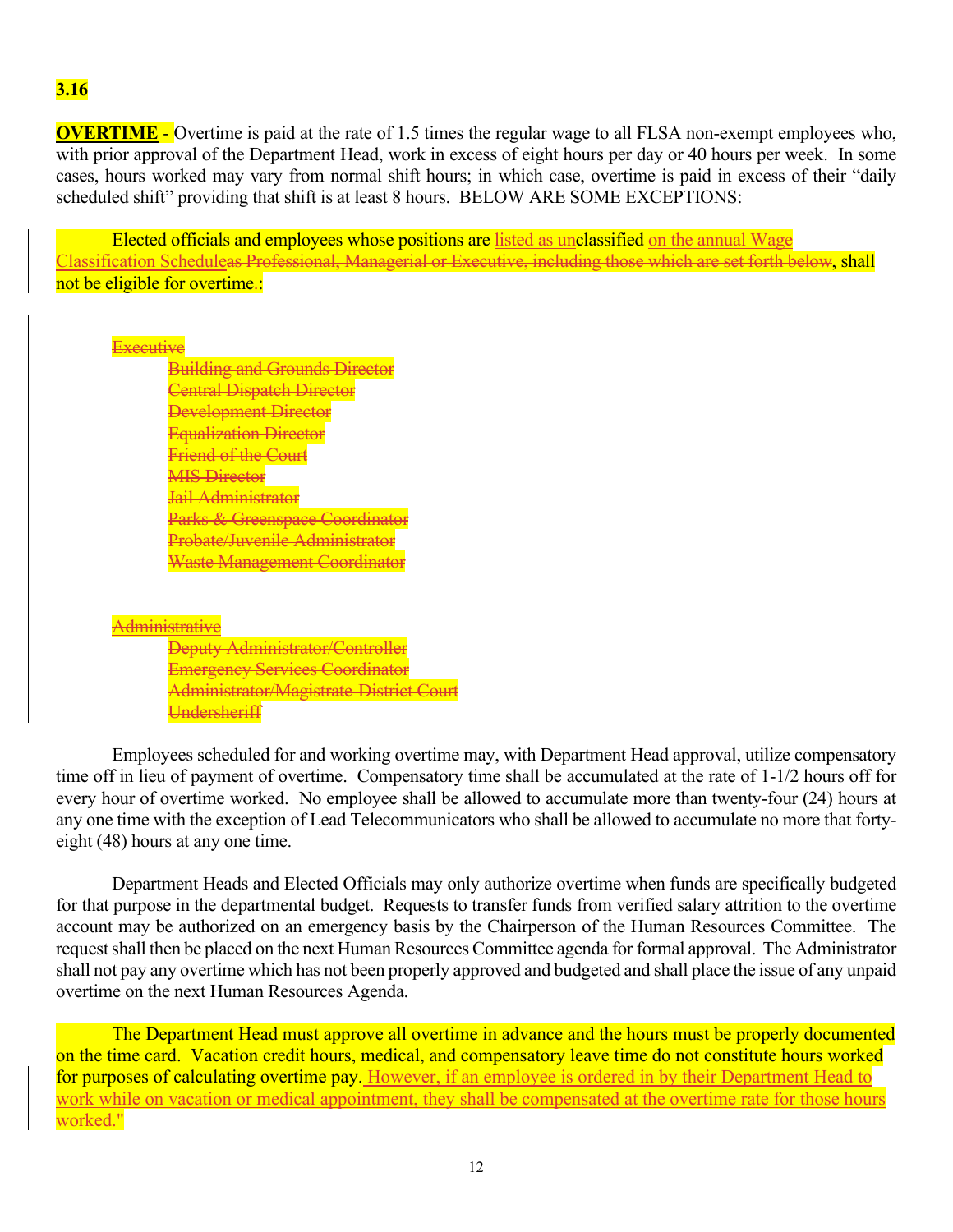## **5.2**

**HEALTH INSURANCE** - Effective 30 days after the beginning of employment, the County shall provide a health insurance program for regular full-time employees and family (Regular full-time as defined by Health Care Reform are employees who are employed on average at least 30 hours per week.).

A. Health Insurance for Retirees: Refer to the Clinton County Post-Retirement Health Care Plan Document.

## **5.3**

**LIFE AND DISABILITY INSURANCE** - The County shall provide life and disability insurance in the following amounts for regular full-time employees, effective 90-30 days following the beginning of employment:

| <b>Employees Earning</b> | Life     | A.D. & D | Disability                      |
|--------------------------|----------|----------|---------------------------------|
| $$14,414$ and over       | \$20,000 | \$20,000 | \$250/wk (52 wks after 30 days) |

## **5.4**

**HOLIDAYS** - The Courthouse shall be closed on the following holidays, which shall be considered paid holidays for eligible employees:

| NEW YEARS DAY                 | January 1              | <b>VETERAN'S DAY</b>      | November 11              |
|-------------------------------|------------------------|---------------------------|--------------------------|
| <b>MARTIN LUTHER KING DAY</b> | 3rd Monday in January  | THANKSGIVING DAY          | 4th Thursday in November |
| PRESIDENTS' DAY               | 3rd Monday in February | FRIDAY AFTER THANKSGIVING |                          |
| <b>GOOD FRIDAY</b>            | Noon until 5 p.m.      | <b>DECEMBER 24</b>        | See below                |
| <b>MEMORIAL DAY</b>           | Last Monday in May     | <b>CHRISTMAS DAY</b>      | December 25              |
| <b>INDEPENDENCE DAY</b>       | July 4                 | <b>DECEMBER 31</b>        | See below                |
| <b>LABOR DAY</b>              | First Monday in        |                           |                          |
|                               | September              |                           |                          |

 Whenever New Year's Day, Independence Day, Veteran's Day or Christmas Day falls on Saturday, the preceding Friday shall be a holiday. Whenever New Year's Day, Independence Day, Veteran's Day, or Christmas Day falls on Sunday, the following Monday shall be a holiday. When Christmas Eve or New Year's Eve falls on Friday, the holiday shall be observed on the preceding Thursday. When Christmas Eve or New Year's Eve falls on Saturday or Sunday, the holiday shall be observed on the preceding Friday.

 Eligible employees shall only receive holiday pay if they work the day before and the day after a holiday, unless excused by their supervisor.

 If a non-union essential employee, defined as staff employed in a 24/7 operation, works a recognized holiday, they shall receive pay for the hours worked as well as holiday pay matching the hours actually worked. This shall be paid when earned during the regular payroll process. If they are not scheduled to work a holiday, they do not receive holiday pay.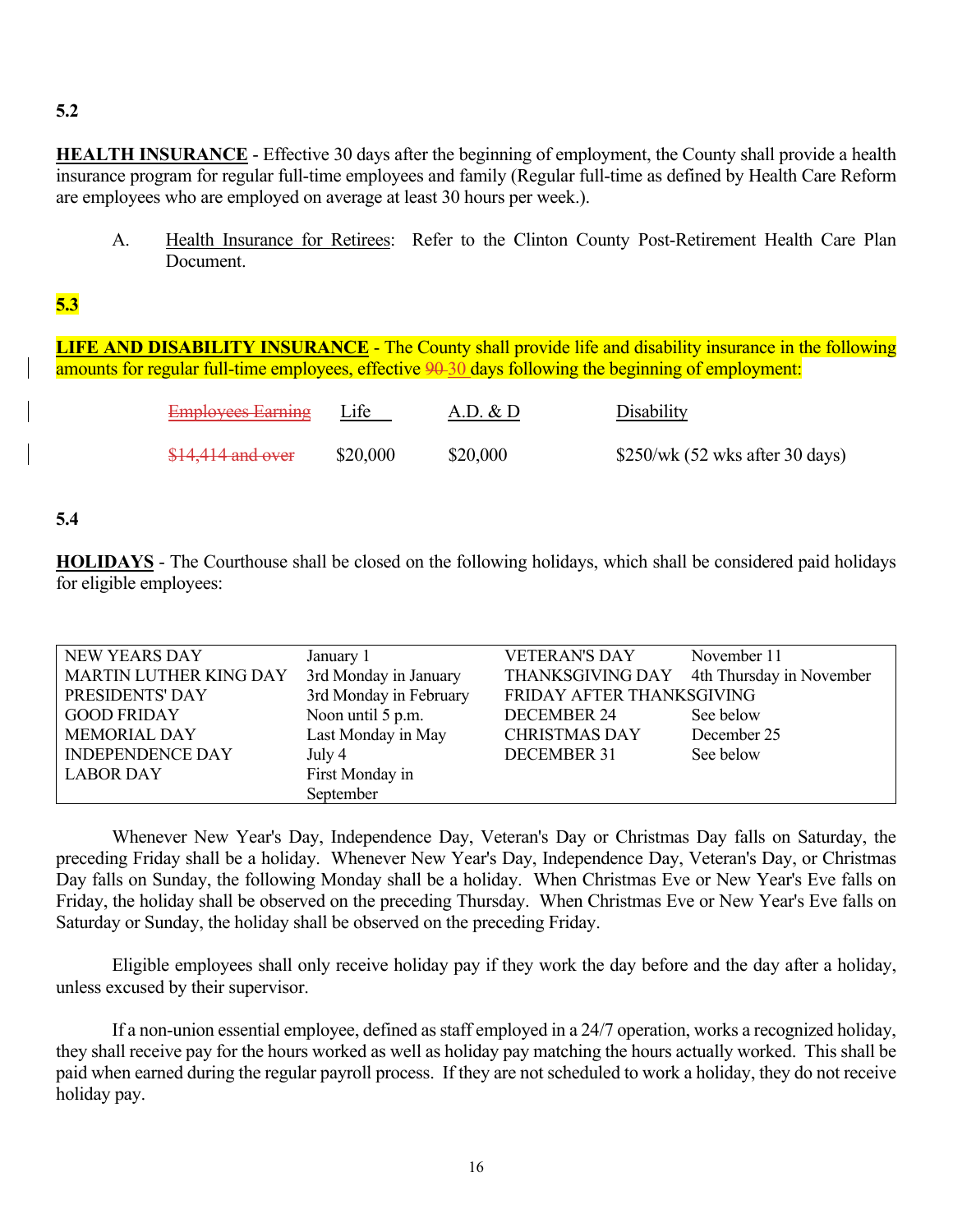Lead Telecommunicators shall receive double-time if they volunteer to work a holiday created by a shortnotice call in.

## **5.5**

**LONGEVITY** - Longevity is a fringe benefit based on continuous length of service with the County. Eligibility is based on continuous full years of service, and is to be paid annually on the first payroll in December of the calendar year of completion of the basic years in each category. Elected officials are not eligible for longevity. Employees whose employment with the County is terminated prior to December 1 of the year in which the longevity is earned and due shall forfeit any longevity. *Employees hired after 12-31-83 shall not be eligible for longevity.* Longevity is computed according to the following schedule:

| Vegre of Continuous Service Required<br><del>Tears of Continuous Bervice Required</del> |  |
|-----------------------------------------------------------------------------------------|--|
| $25$ V $20$ $\alpha$ $\beta$ $\beta$ $\beta$                                            |  |

#### **5.6**

**RETIREMENT** – Clinton County employees hired prior to January 1, 2007, are members of the Michigan Municipal Employees Retirement System (Defined Benefit Plan B-3) with all contributions paid by the County. Effective October 1, 1993, the Regulations pertaining to the system are made by the Michigan Municipal Employees Retirement Board in conformance with state law.

Please contact Administration for information regarding prior governmental service and the Reciprocal Retirement Act (Act 88) which provides for the preservation and continuity of retirement system service credits for public employees who transfer their employment between units of government.

Additional information can be found in the MERS Member Handbook which was received during orientation or can be found on the County Intranet. Information regarding the MERS Plan Document can be found on the MERS Website at [http://www.mersofmich.com.](http://www.mersofmich.com/plandoc.html)

Clinton County eEmployees hired after January 1, 2007 who are considered full-time or part-time (as defined in section 3.3), shall be enrolled in the MERS Benefit Program Defined Contribution. The county will contribute on behalf of each participant, 6% of earnings for each plan year. Each participant is not required to eontribute, butcontribute but can make a one-time election to contribute 2% of their earnings, of which Clinton County will match for a total employer and employee contribution of 10%. Employer contributions are 100% vested from date of hire.

## **5.7**

**VACATION** - Vacation is accumulated on a biweekly basis for 80 hours regular straight time hours worked and pro-rated for eligible part-time employees according to the following schedule:

| Years of Service          | Hours per Biweekly Period |
|---------------------------|---------------------------|
| 0-4 months service        |                           |
| 5 months through 5 years  | 3.08                      |
| 6 years through 10 years  | 4.62                      |
| 11 years through 14 years | 5.39                      |
| 15 years through 19 years | 6.16                      |
| 20 years and upward       | 6.93                      |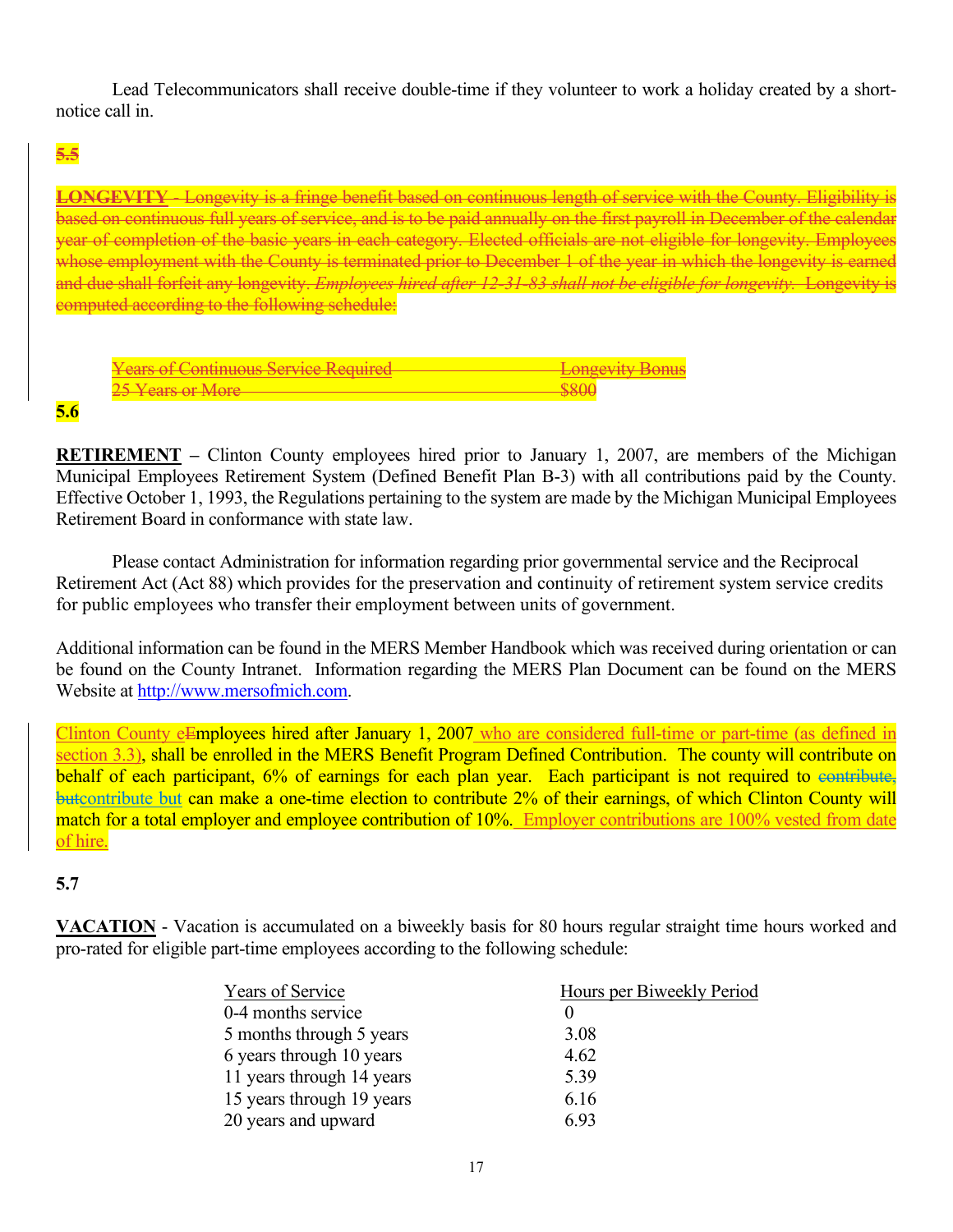Employees may utilize accumulated vacation time as approved in advance by the Department Head. An employee shall not accumulate vacation credits at any one time during the year in excess of the following schedule based on his/her accrual rate:

| <b>Accrual Rate</b> | <b>Maximum Vacation Credit Hours</b> |  |  |
|---------------------|--------------------------------------|--|--|
| 3.08 Hours          | 120 Hours                            |  |  |
| 4.62 Hours          | 160 Hours                            |  |  |
| 5.39 Hours          | 180 Hours                            |  |  |
| 6.16 Hours          | 200 Hours                            |  |  |
| 6.93 Hours          | 220 Hours                            |  |  |
|                     |                                      |  |  |

Employees shall not be eligible for any other type of compensation in lieu of credits in excess of the maximum. Upon termination of employment, the employee shall be entitled to compensation for any earned but unused vacation time; however, employees terminating within the first six (6) months of employment shall not be eligible for payment of any vacation credits.

## **5.8**

**EDUCATIONAL REIMBURSEMENT POLICY** - The Board of Commissioners believes it is appropriate to use County funds to reimburse an employee for educational expenses in certain instances. The County, however, reserves the right to reject an educational reimbursement request at any time for any reason.

If and when funds are available within a departmental budget, an employee of that department may request reimbursement for tuition costs and other charges, subject to the following criteria:

- a. The course must be related to the employee's present position in the County or is a required course leading to a degree related to the employee's present position. The course must be taken at an approved school or college. Correspondence courses will not be reimbursed.
- b. Employees must be employed by the County over six (6) months to be eligible to apply for educational reimbursement. If the employee terminates employment within two years of the date of reimbursement, the employee agrees to refund the entire amount reimbursed to the County.
- c. The reimbursement shall normally be limited to registration fees, tuition, and laboratory fees. Book costs, supplies costs, etc., can only be approved in those instances when a department head, with the consent of the Human Resources Committee, requires an employee to take a course.
- d. The employee must complete the Tuition Reimbursement Request Form and secure approval from the department head and the County Administrator **PRIOR** to taking a course. It is recommended that the employee confer with the department head regarding his/her overall educational plan.
- e. Under no circumstances will the County reimburse an employee for tuition paid by Veteran's benefits, scholarships, student or other grant programs. The county's maximum reimbursement in those cases will be limited to the difference between the total tuition cost and the amount reimbursed from other sources.
- f. **AFTER** the employee has successfully completed the course(s), he/she must complete the information in the box at the bottom of the Tuition Reimbursement Form, attached original proof of successful completion of the course(s) with a passing mark, and attach itemized, paid receipts. The completed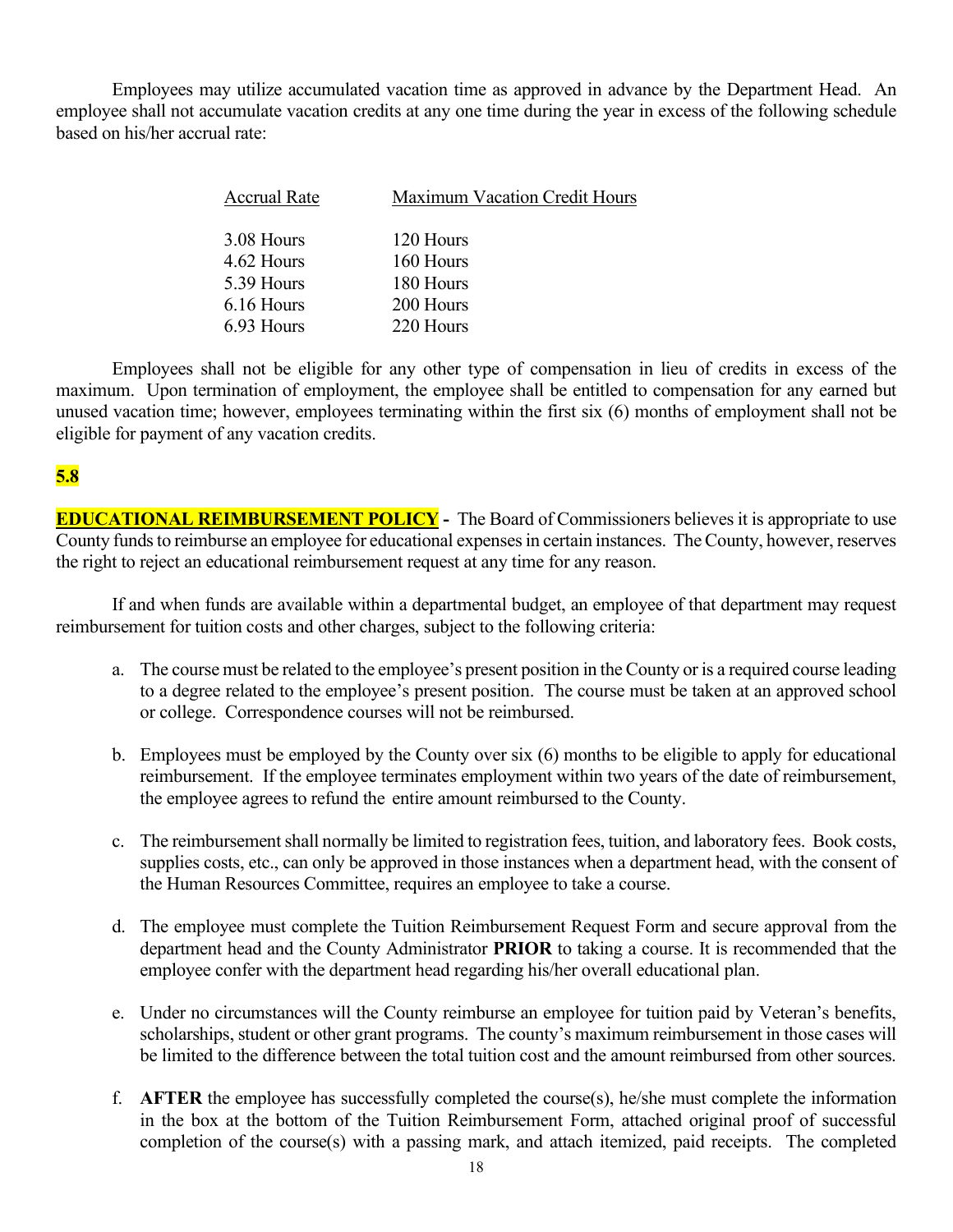Tuition Reimbursement Request Form, along with all supporting documentation, must be signed by the department head and County Administrator and forwarded to the County Clerk Accounting Department for payment.

In the event that the department head or County Administrator does not approve payment for any reason, the employee may appeal the decision to the Human Resources Committee. The Human Resources Committee of the Board reserves the right to reject any claim by the employee that is not in accordance with the above criteria.

## **LEAVES OF ABSENCE**

#### **6.0**

**PAID MEDICAL LEAVE** - Employees unable to come to work for reasons of personal or family mental or physical illness, injury, health condition, disability, diagnostic examination, medical care or treatment or preventative medical care or any other reasons established by Michigan's Paid Medical Leave Act are eligible to use earned medical leave.

Employees must notify their Department Head as early as possible, but in no case later than the morning of the work day for which the employee will be absent. It is expected that the employee shall keep the Department Head advised as to his/her condition and the probable date of return.

A certificate (verification) by a physician selected and paid for by the County if not covered by the employee's insurance may be required by the Department Head at any time, stating the cause or causes of the sickness or disability, and its expected duration or to verify same. The County will not pay for the doctor fee if the County's physician reports the employee is not or was not sick. The County may require the employee to obtain verification of illness from their own physician and at the employee's expense in addition to or in lieu of the above within three (3) days from the employees' medical leave request.

In the case of a work incapacitating injury or illness for which an employee is eligible for benefits under the County's Sickness and Accident Insurance program or the County's Workers Compensation program, medical leave credits may be utilized, at the employee's request, to equalize the difference between the employee's normal bi-weekly after-tax earnings and the disability or compensation benefits. If an employee receives payments in excess of their regular salary, payments in excess shall be refunded to the County through payroll deduction or as otherwise determined by the County.

Any use of medical leave by an employee in excess of three (3) days within a two (2) week period may require medical certification of the sickness or disability giving rise for the leave.

## **6.1**

## **UNPAID LEAVE**

A regular employee who has completed twelve (12) months of employment and worked at least 1250 hours for the County in the past twelve (12) months may request an unpaid personal leave of absence under the Family Medical Leave Act Policy (FMLA) for a period not to exceed one hundred eighty (180) days in any one calendar year. All requests must be in writing, must give the reason for the request, must give the expected duration of the leave and must be approved by the County Human Resources Manager.

Please refer to the **Family Medical Leave Policy** included in your orientation manual or on the intranet in the Policies and Procedures manual for further details.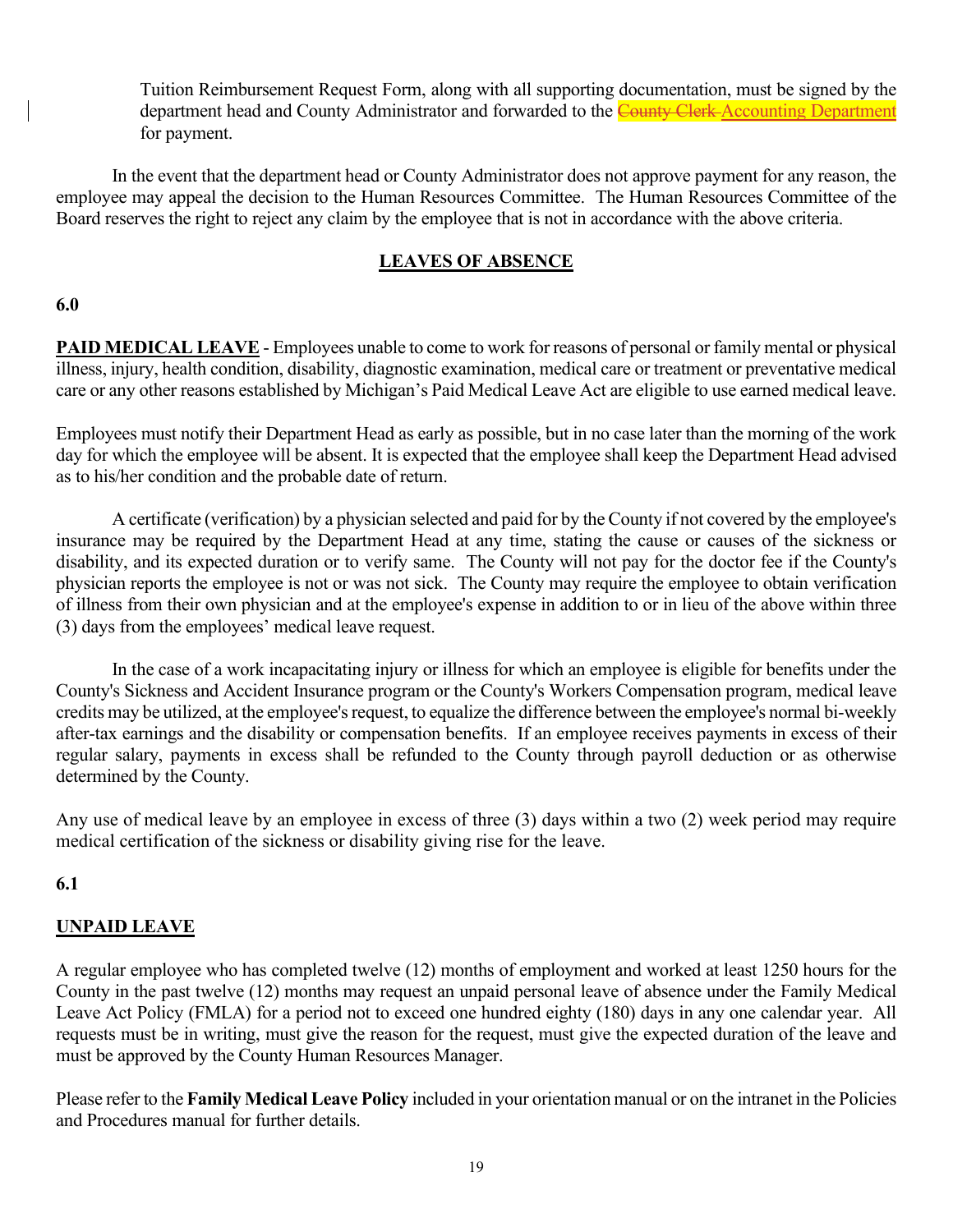## **EMPLOYEE LAY-OFF AND TERMINATION**

## **11.0**

**REDUCTION OF COUNTY SERVICES** - When, by decision of the County Board of Commissioners, it is deemed necessary to reduce the level of County services, the Board of Commissioners shall notify the Human Resources Manager that no vacancies can be filled without written approval of the Board of Commissioners. The Human Resources Manager shall advise each Department Head when the approval rule is to become effective and as to the necessary procedures for requesting approval to fill vacancies.

## **11.1**

**LAY-OFF OF EMPLOYEES** - The termination of positions and the subsequent lay-off of employees shall be determined by the County Board of Commissioners, after consultation with County Department Heads.

Full-time and part-time employees terminated as a result of such action shall be given a minimum of ten (10) calendar days' notice, and upon termination shall be eligible for the payment of any earned but unused vacation time, **pro-rated longevity**, but not medical leave. In addition, the County will continue the employees' life and health insurance coverage for one calendar month past the employees' termination date.

If a full or part-time employee, who has been laid off, is rehired within one year, the employee shall be entitled to credit for prior years' service in calculation of fringe benefits.

#### **11.2**

**TERMINATION - LEAVING EMPLOYMENT** –As a matter of courtesy, employees who desire to leave the County are expected to give at least fourteen (14) calendar days' notice in writing. An employee shall be paid earned salary to the date on which employment terminates. The County's contributions to insurance plans will be made through the end of the month in which terminations occur.

All employees are encouraged to schedule an exit interview with the Human Resources Manager following resignation but prior to termination of employment. The Human Resources Manager shall make every attempt to schedule the exit interview at a time which is convenient for the employee and which minimizes disruption of the work schedule.

An exit interview allows the County to verify the information in its files and to clarify the employee's questions about his/her status upon termination. The employee has opportunity to speak candidly about employment with the County, and the County may discover ways to improve its operations as a result.

#### **Resignation Procedures**

- 1. Employees should submit a written resignation to be placed in his or her personnel file.
- 2. The employee must return all office keys.
- 3. The employee must return this Manual.

Employees who are enrolled in the County's medical insurance plan at the time of their termination may be eligible to continue coverage at their expense under the group plan following the termination of their employment. Coverage generally may extend for up to eighteen (18) months or longer, depending upon the circumstances. The cost will be 102% of the County's premium. See the Insurance Coordinator for details.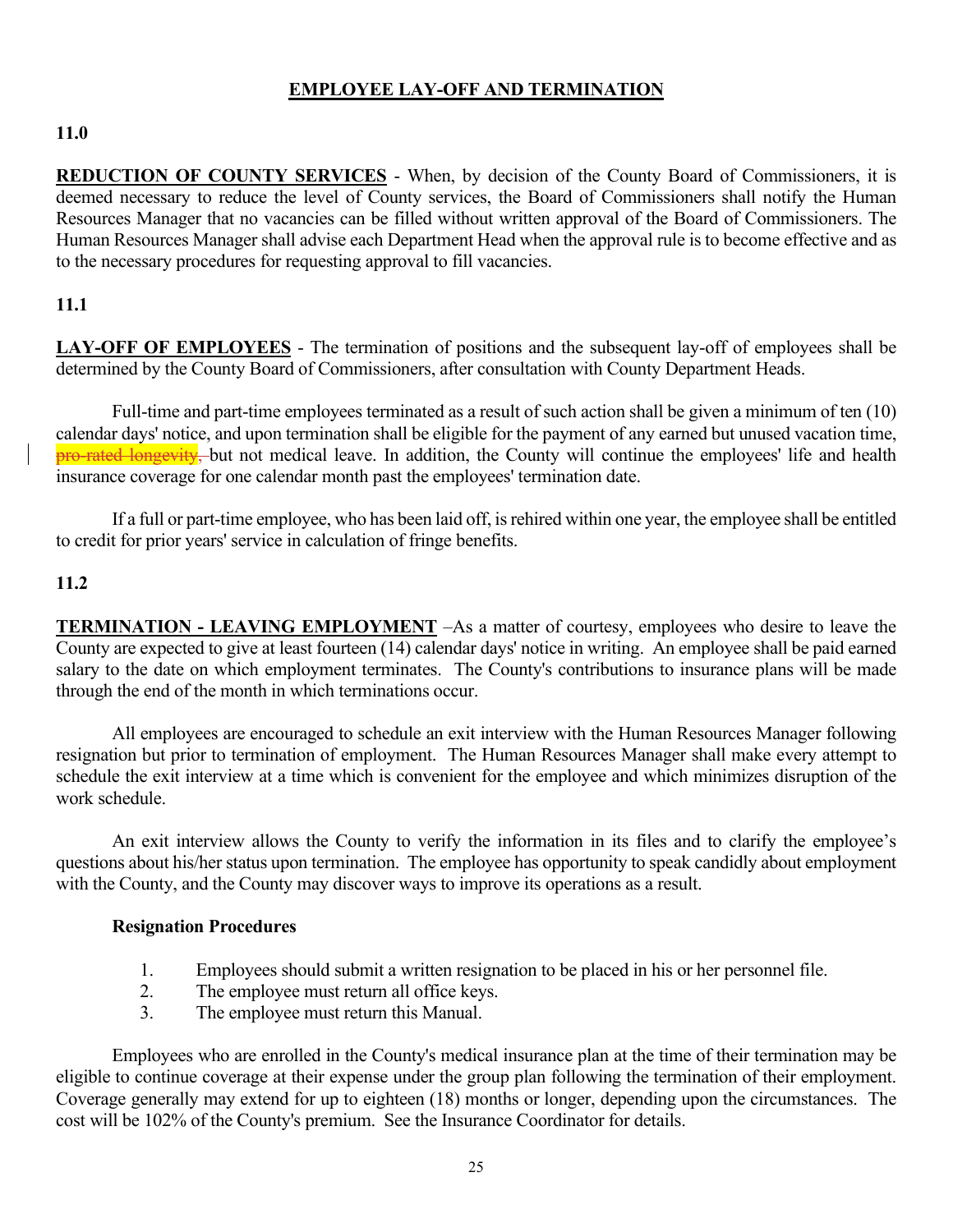# **TRAVEL AND CONFERENCE REIMBURSEMENT POLICY**

- 1. **PURPOSE:** The purpose of this policy is to establish guidelines to reimburse Clinton County officials and employees for travel expenses incurred as a result of their official duties at rates established by the Board of Commissioners and in accordance with the specific provisions enumerated herein.
- 2. **AUTHORITY:** The Clinton County Board of Commissioners.
- 3. **APPLICATION:** The rules and regulations herein set forth apply to all employees paid by Clinton County.
- 4. **RESPONSIBILITY:** The Board of Commissioners shall be responsible for the implementation of this policy. The Administrator/Controller shall be responsible for the administration of this policy.
- 5. **DEFINITIONS:** NONE

#### 6. **POLICY:**

- 6.1. Mileage. Mileage will be paid at the current per mile rate established by the Internal Revenue Service to those officials and employees required to use their privately owned vehicle in conducting County business. Intermittent parking charges for meter, lots and etc. will be reimbursed at actual cost. Mileage accumulations and a brief explanation of the travel must be submitted by requisition/purchase order in the Financial Management System, and approved by the Department Head.
	- 6.1.1. When traveling to out-of-county activities transportation must be shared whenever possible. Economical use of County funds has priority over personal convenience or preference.
	- 6.1.2. All mileage shall be computed from the normal work location to the destination point and return except in the following situations:
		- 6.1.2.1.Mileage will be computed from residence to destination if actual departure is from the residence and if the distance is less than the distance from work location to destination.
		- 6.1.2.2.If the distance is greater from the residence, the employee may still leave from there, but mileage will be calculated from the work location to destination.
		- 6.1.2.3.Under no circumstances is mileage allowed between residence and normal work location.
	- 6.1.3. Reimbursement for authorized auto travel out-of-state shall be at the prevailing mileage rate at least equal to but not more than the commercial air carrier coach rate.
	- 6.1.4. When making air travel arrangements for authorized, county related, out-of-state travel, preference shall be given to our local commercial air carrier, Capital Region International Airport.
- 6.2. Meals. An employee will be eligible for reimbursement of meals and reasonable gratuities while going to and from, and while in attendance at any meeting, convention, conference, or seminar on Departmental business. To receive reimbursement, detailed receipts and a copy of the conference/convention itinerary -must be attached to requisition/purchase order. The required itinerary shall have the meals, not included in the conference/convention, underlined and designated with an \* (asterisk). - Managers and Department Heads will be allowed reimbursement of meal costs incurred while conducting county business, with implementation guidelines to be developed by the County Administrator. Alcoholic beverage expenses will not be reimbursed under any circumstances. In-state meal allowances reflect a total daily allowance of \$3858.00, plus reasonable gratuities, up to 20% of the meal cost,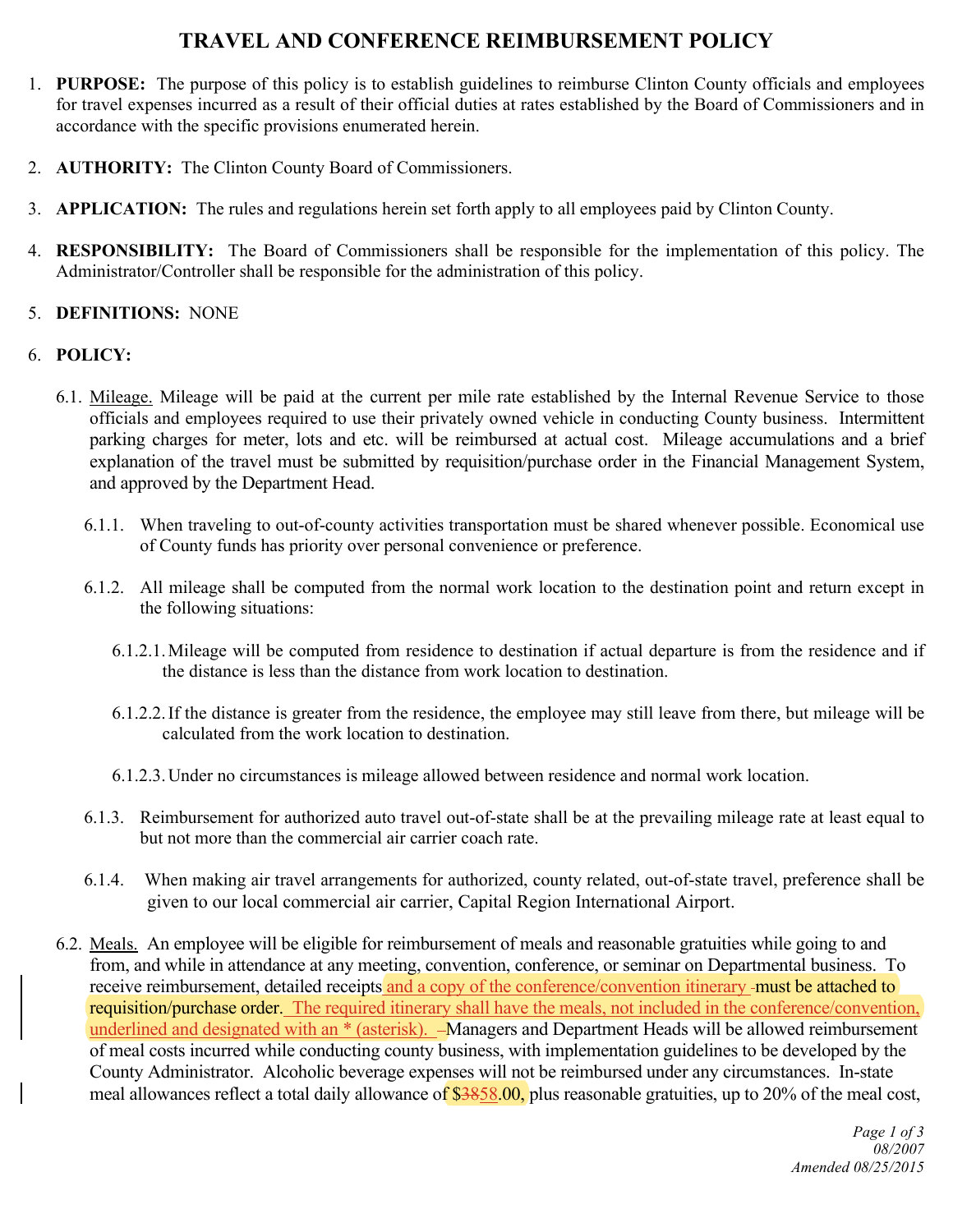according to the following schedule:

Breakfast: \$813.00 (travel commences prior to 7:00 a.m. and extends beyond 8:30 a.m.) Lunch:  $$4015.00$  (travel commences prior to 11:30 a.m. and extends beyond 2:00 p.m.) Dinner:  $$2030.00$  (travel commences prior to 5:30 p.m. and extends beyond 7:00 p.m.) Full Day: \$3858.00

- 6.2.1. Official travel, which takes the individual outside the boundaries of Clinton County during the entire mealtime hours, will render eligibility for meal allowance, based on when the employee was required to leave and return as noted above.
- 6.2.2. Out-of-state approved conferences shall allow actual meal expenses within reason, excluding alcoholic beverages.
- 6.2.3. Employees and/or elected officials on official County travel to conferences or conventions shall be reimbursed for the maximum allowable rate from the time of departure to return, excluding the cost of meals furnished at the conference or convention.
- 6.3. Accommodations. Reimbursement may be made for actual expenditures for overnight accommodations subject to the following restrictions and limitations:
	- 6.3.1. If the destination is more than 150 miles from the normal work location, and if the individual must be at the destination at or before 9:00 a.m., travel may commence after lunch on the day preceding.
	- 6.3.2. If official business terminates after 5:00 p.m. and the location is more than 150 miles from the normal work location, the employee may remain overnight and commence travel the following morning.
	- 6.3.3. If the temporary work location is more than 50 miles from the normal work location and the duration is more than one day, the nights between such work days may be spent in the immediate vicinity and reimbursement claimed for cost of lodging at established rates.
	- 6.3.4. Reimbursement for out-of-state travel is limited to the cost of a single room at prevailing rates for accommodations normally used in business; however:
		- 6.3.4.1.Double accommodation may be utilized when appropriate.
		- 6.3.4.2.If a "double" is shared with a County Employee, each may claim reimbursement for one-half (1/2) the rate.
		- 6.3.4.3.If the cost of a "double" is shared with a non-county employee, reimbursement may be claimed for the actual expenditure or an amount equal to the rate for a single occupancy accommodation, whichever is less.
		- 6.3.4.4.Receipts for lodging expenses must be submitted with requisition/purchase order. No overnight lodging will be reimbursed if conference is held in a contiguous county.
		- 6.3.4.5.Only expenses incurred on behalf of the Employer will be reimbursed upon presentation of appropriate receipts. Charges for personal goods and services, entertainment and travel not related to County Business are considered unacceptable and will not be reimbursed to the employee.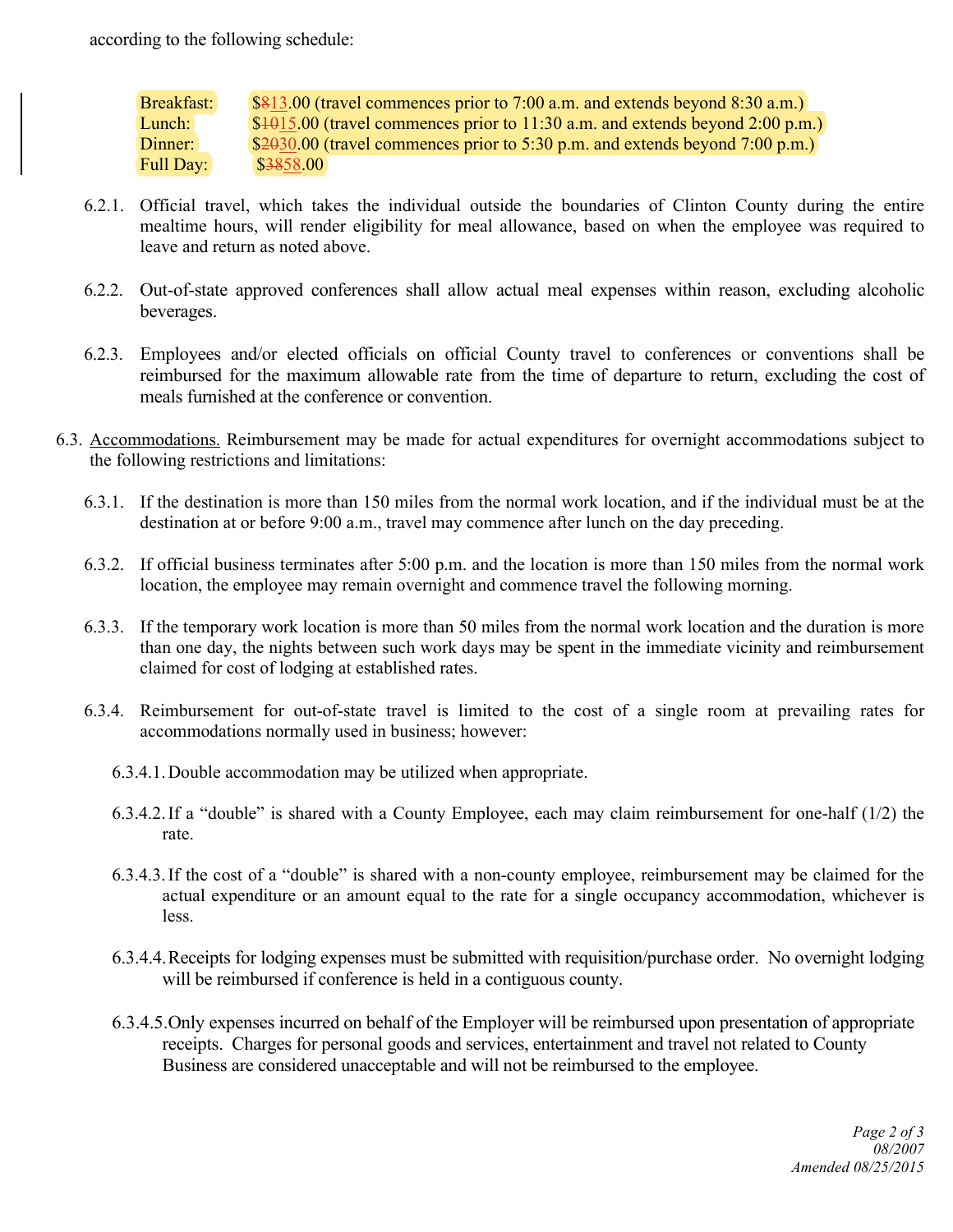- 6.4.Advance Payment **-** Department Heads may make travel requests for employees traveling on Departmental business. Requests for advance travel shall list the estimated amount required. Employees are encouraged to pay hotel expenses in advance to avoid payment of sales tax.
	- 6.4.1. Upon return, a requisition/purchase order must be prepared and submitted to the Accounts Payable Clerk. Receipts are to be attached detailing actual expenses plus any expense incurred in addition to the advance payment. Any unexpended funds will be returned to the County with the report.
- 6.5. Budget for Travel Related Expenses. Expenses associated with attendance at meetings, conferences, and seminars shall be requested by the Department Head during the preparation of the annual budget. Travel for County business within the State of Michigan which does not require a formal registration or an overnight stay. (Line item 860000). Travel for the professional development of county employees, including conferences, conventions, seminars, or other training which is required to develop or maintain skills, licenses or mandates for a position. This also includes any other County matters which require a formal registration and/or an overnight stay (Line item 866000).
	- 6.5.1. Department Heads are allowed to attend their national and state professional conferences or conventions, provided it is within the travel budget. Employee expenses to be reimbursed for out-of-state travel shall be in proportion to the cost/benefit of the conference to be attended.
	- 6.5.2. Travel within the State requiring overnight stay will be allowed subject to approval of the Department Head and to availability of funds within the department budget. No additional funds will be transferred to the travel account after adoption of the budget, unless approved by the Board of Commissioners.
	- 6.5.3. Travel within the State of Michigan for the purpose of transacting County business, i.e., meeting with State Officials or to discuss common concerns with other governmental officials will be allowed subject to approval of the responsible Department Head and no overnight stay is required.
- 6.6. Violation of Policy. If there is any infraction of Section 6.5 of this policy requiring prior authorization for travel, no reimbursement of expenses will be allowed.
- 6.7. Preparation of the Travel Reimbursement Request. In order for the travel expense to be processed, a corresponding requisition/purchase order must be entered into the Financial Management System. Unless there are exceptional circumstances, reimbursement requests shall cover no more than one-month's expenses.
- 6.8. Prior approval as outlined in the Vehicle Use Policy, of the immediate supervisor is required to use a private vehicle in the conduct of County business for which mileage reimbursement is to be requested. The Department Head must approve mileage reimbursement for use of a private vehicle.

## 7. **ADMINISTRATIVE PROCEDURES:** NONE

8. **ADMINISTRATOR/CONTROLLER LEGAL COUNSEL REVIEW:** The Administrator/Controller has determined that this policy as submitted to the Board of Commissioners contains the necessary substance in order to carry out the purpose of the policy. The County Civil Counsel has determined that this policy as submitted contains content that appears to be legal activities of the Clinton County Board of Commissioners.